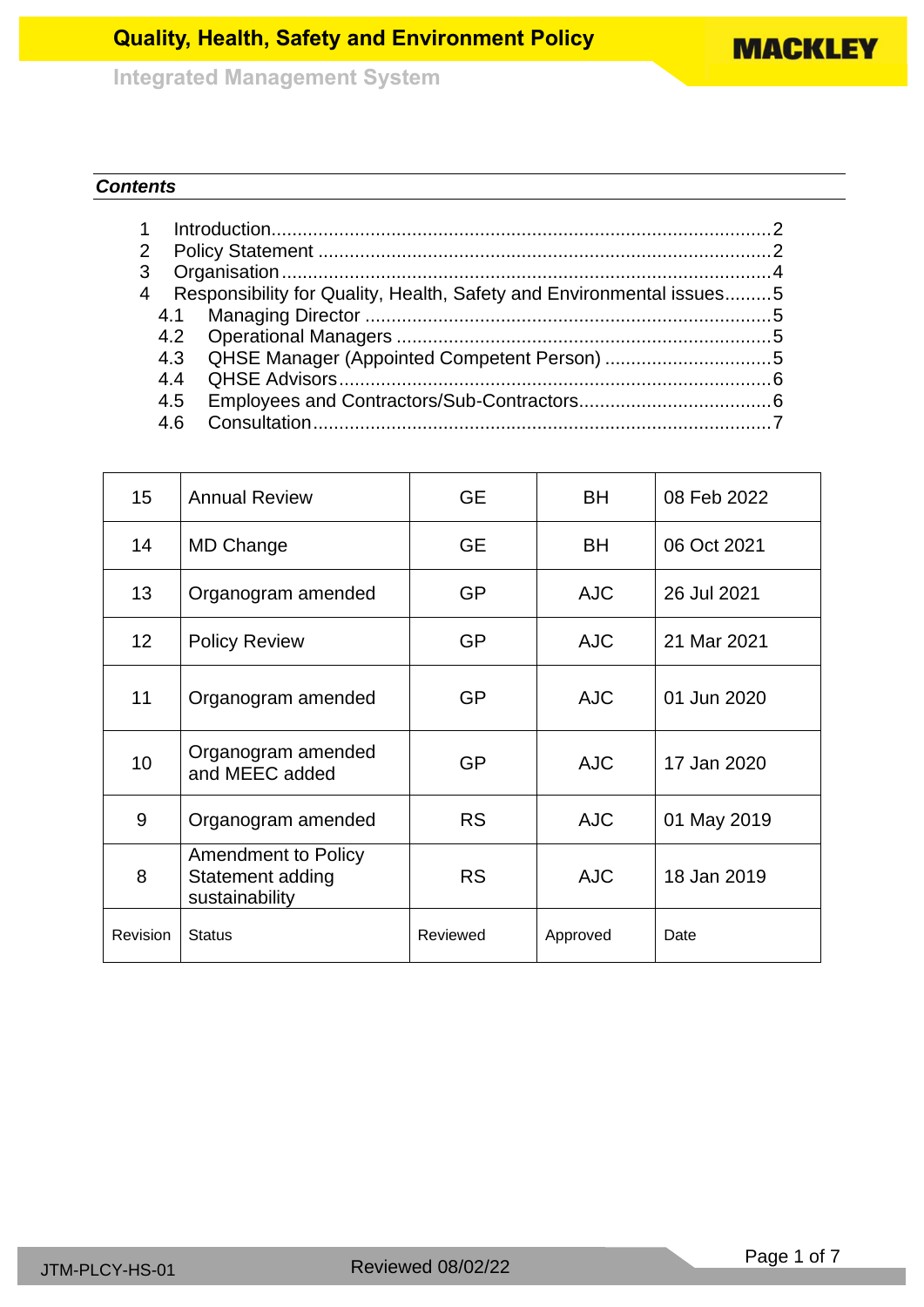

## <span id="page-1-0"></span>**1 Introduction**



I his policy statement provides a framework for managing all quality, occupational health, safety and environmental issues facing JT Mackley.

The company aims to achieve sustainable first-class performance in all quality, health, safety and environmental issues by reducing and managing risks, eliminating potential injuries, preventing work related ill-health and minimising the effect of our activities on

the Environment. Whilst having a thorough understanding of the needs and issues that affect our customer base and other interested parties.

Providing a professional service and quality products without compromising the health and safety of the public, our workforce and the protection of the environment, is integral to the company's sustainable approach and will remain the prime responsibility of management at every level.

Wherever JT Mackley operates we are committed to achieving the highest level of performance, we will plan our works to achieve our client's quality expectations and by maintaining an excellent health, safety and environment record makes good business sense.

JT Mackley aims to continually improve its performance in order to surpass compliance with changing business and regulatory needs and will always ensure that our policies and management systems are current.

#### <span id="page-1-1"></span>**2 Policy Statement**

JT Mackley meets its customers' expectations by providing them with a sustainable quality service.

To achieve this JT Mackley shall maintain an Integrated Management System that will comply with recognised standards and thereby lead to continual improvement in all areas of our operations by clearly defining aims and objectives to:

- Identify all internal and external issues that are relevant to the Company's purpose and strategy.
- Develop a strong understanding of our customers' needs and requirements through effective tendering.
- Identify and comply with all the relevant legislation and other requirements to which it subscribes.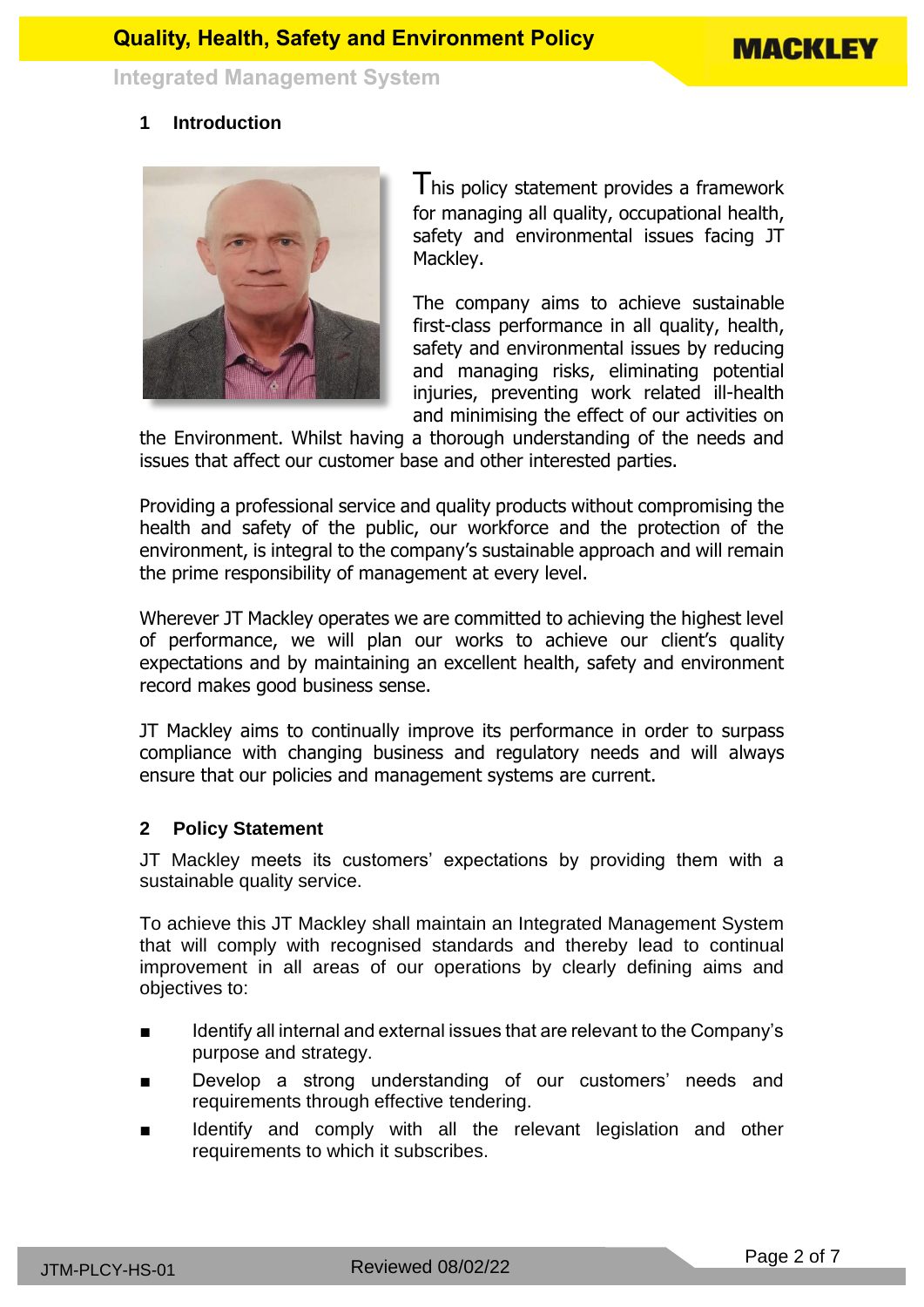- Develop a strong health and safety culture throughout the organisation through committed leadership.
- Ensure the health and safety of sub-contractors and other persons who may be affected by our activities.
- Link to and support our four key sustainability themes of value creation through engineering ingenuity, carbon efficiency in all company operations, attractive employment by providing a safe working culture and sustainable supply chain management.
- Assess and reduce the environmental impact of our key processes, products or services. We will only use timber that has evidence of sustainable supply and where possible PEFC/FSC Chain of Custody Certification on all our projects.
- Select suppliers appropriately and carefully use materials and resources, to eliminate or reduce waste and to prevent pollution.
- Ensure that all employees are aware of their statutory duties and that they take reasonable care of themselves, colleagues, the public and the environment.
- Train and develop our people so that they are competent to deliver a first class, quality service to our customers.
- Ensure confidentiality of information, including that provided by customers.
- Ensure that all fleet vehicles are managed to comply with the Fleet Operators Recognition Scheme (FORS) standard and continue to look for ways to improve operations whilst striving to reduce the environmental impact of the fleet and ensure that all fleet drivers are suitably trained and informed.

Clear objectives and targets relating to performance, shall be set as part of the Business Plan and reviewed accordingly.

This policy demonstrates JT Mackey's commitment to our customers, to continual improvement and to all interested parties. This policy along with the relevant associated procedures shall be formally reviewed annually or as a result of changes in legislation, scope or performance and is available to all interested parties via the company website.

**Signed** 

Hanol

<span id="page-2-0"></span>**B Hamer Managing Director**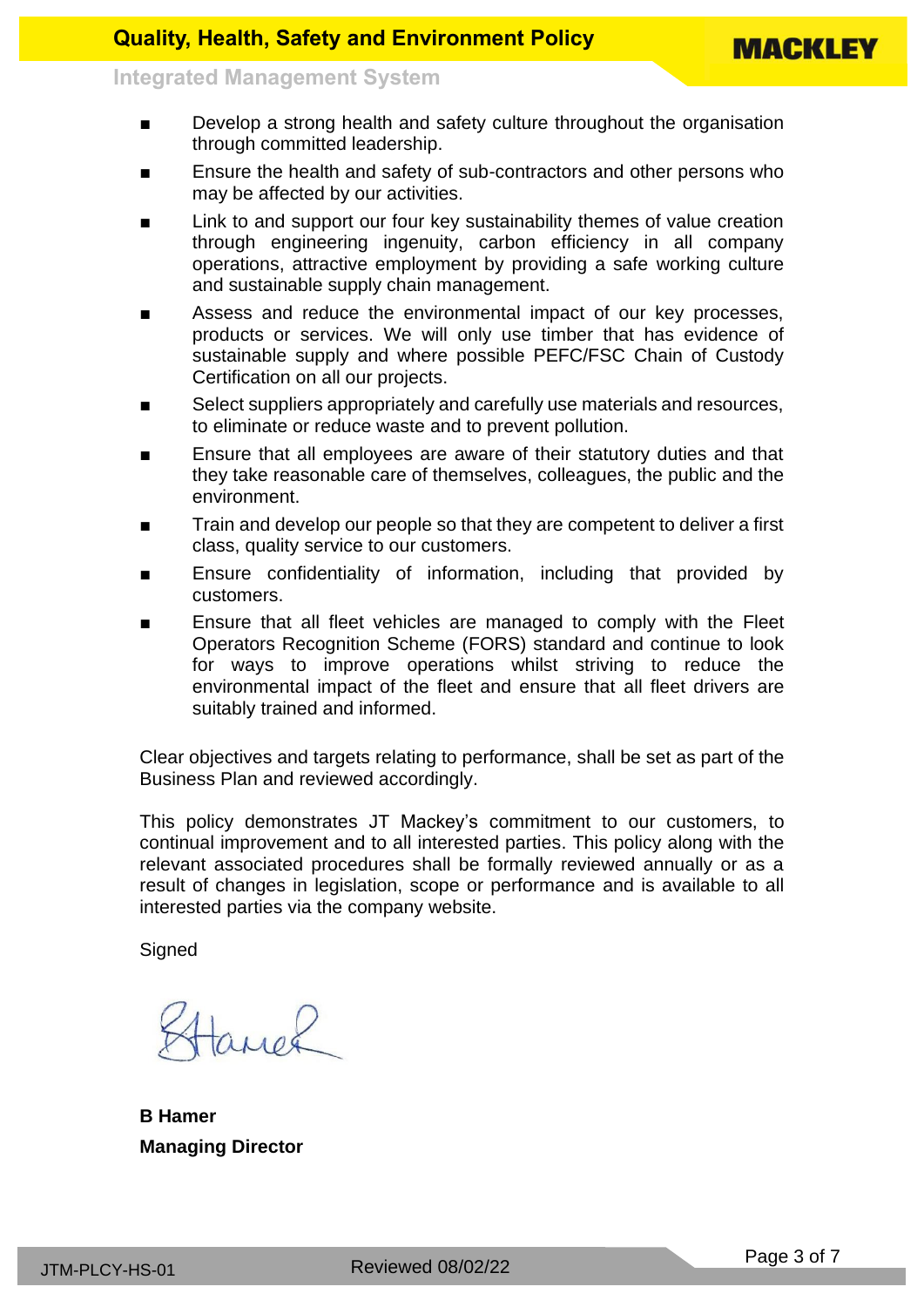**MACKLEY** 

**Integrated Management System**

# **3 Organisation**

<span id="page-3-0"></span>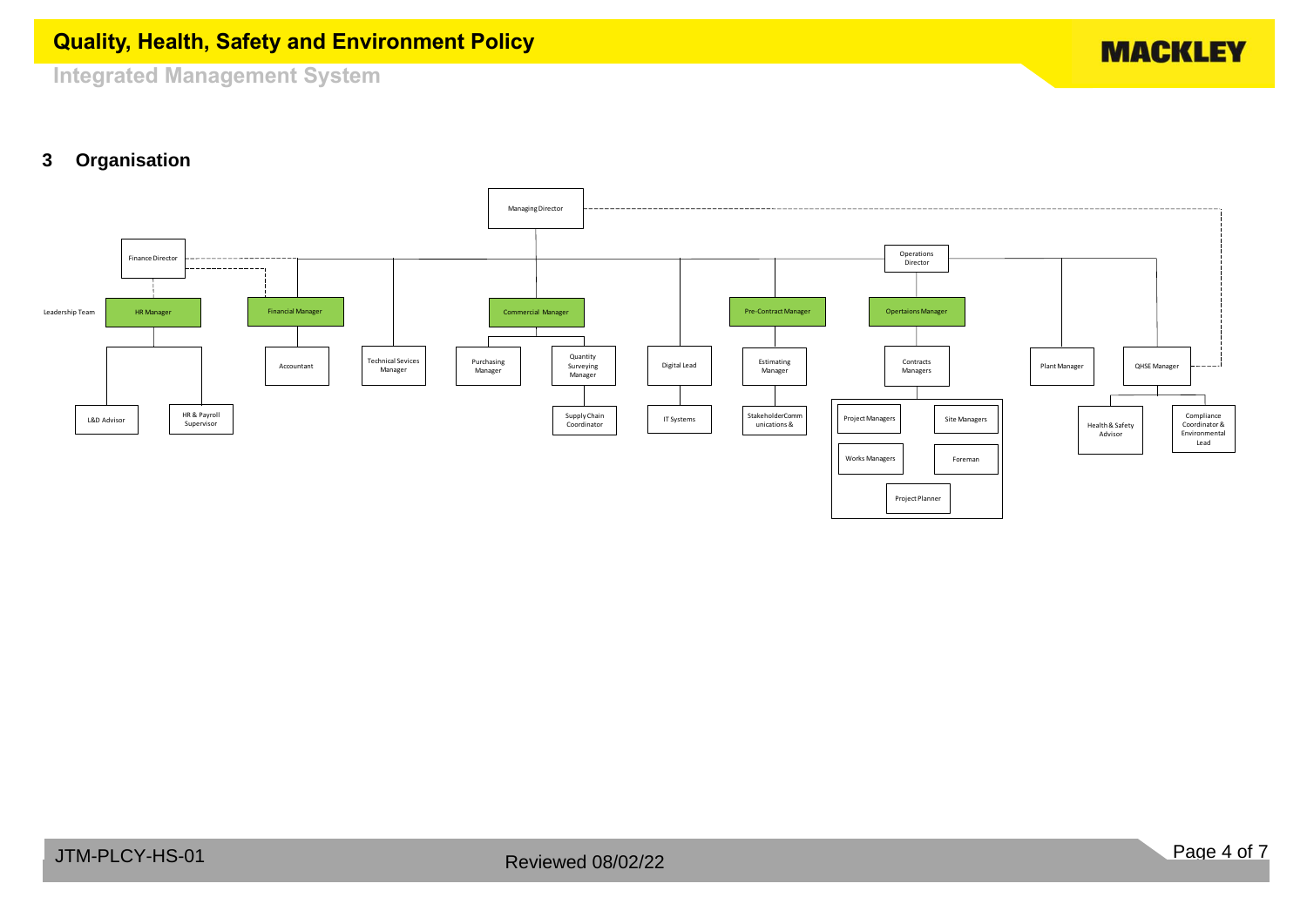### **4 Responsibility for Quality, Health, Safety and Environmental issues**

### <span id="page-4-0"></span>**4.1 Managing Director**

The Managing Director is ultimately responsible, through the Mackley Board, for the effectiveness of the company's health, safety and environment management system.

The board will appoint a QHSE Director and treat Quality, Health, Safety and the Environment as a core business requirement, and where necessary, prioritise it over all other considerations.

Board members will individually and corporately encourage and support Mackley staff who raise concerns or opportunities for improvement

The Board will ensure that the resources are in place to achieve excellent performance including the necessary arrangements to monitor and report compliance against this policy.

#### <span id="page-4-1"></span>**4.2 Operational Managers**

All Managers have responsibility for the day-to-day control of the company's core activities. They are responsible for ensuring that their staff, subcontractors and service providers comply with company policies and procedures.

Line Managers are required to set targets, monitor and report on performance, allocate resources, facilitate communication and ensure the competency of employees, sub-contractors and service providers.

Managers may seek advice and guidance from the company's QHSE team.

#### <span id="page-4-2"></span>**4.3 QHSE Manager (Appointed Competent Person)**

The Managing Director has appointed the Quality, Health, Safety, and Environmental (QHSE) Manager to be responsible for: -

- The development, implementation, monitoring and control of all Quality, Health, Safety and Environment Policies and procedures used throughout the Company including:
- The provision of guidance and assistance in relation to the development of operational procedures to ensure that they are developed and implemented through an effective management system;
- Implementation of audit and review of compliance with the Company's policies and procedures;
- Providing reports to the Board in relation to areas of underperformance, opportunities for improvements and good practice and to highlight areas of risk to ensure that senior management are provided with a true picture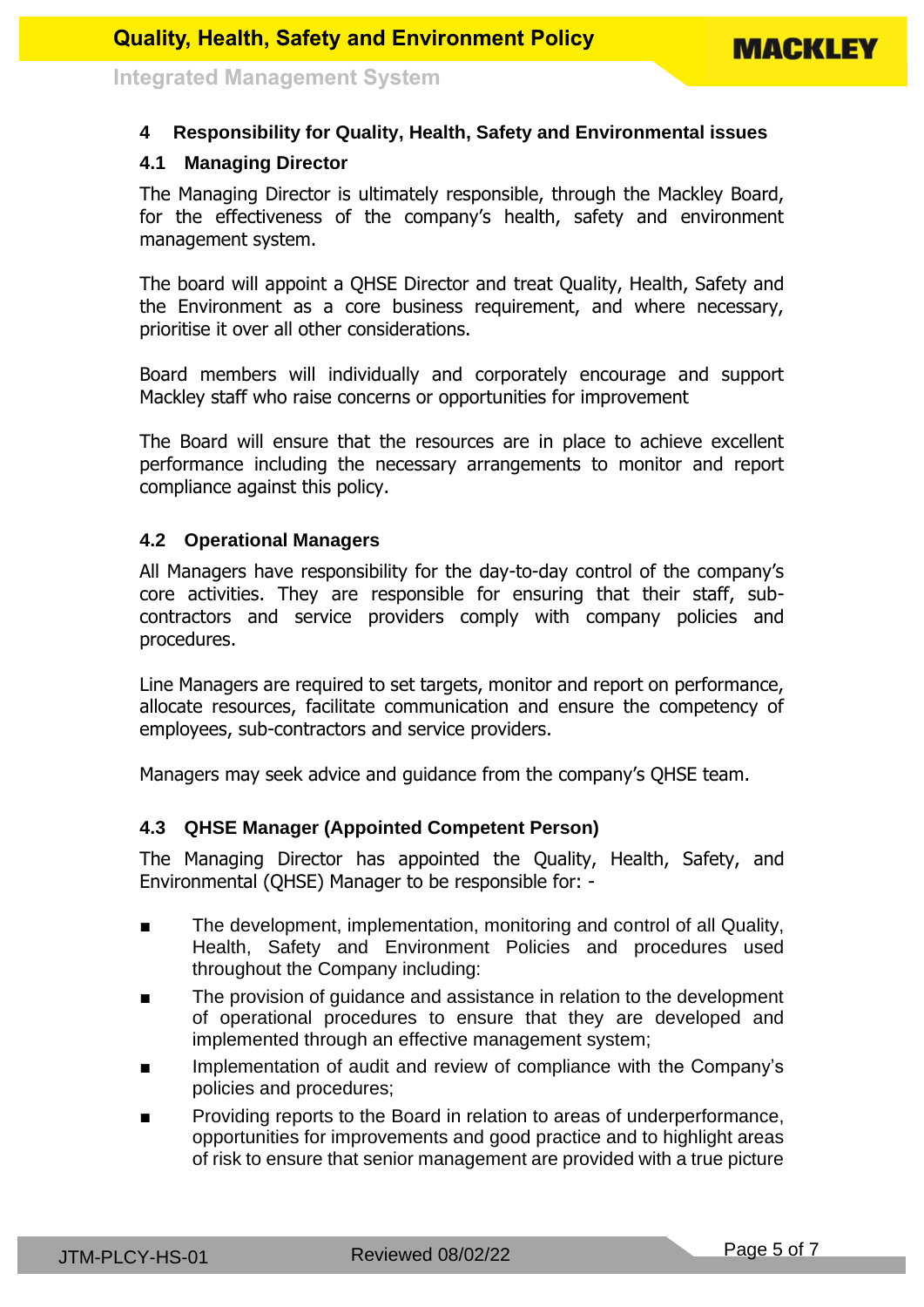of how well Quality, Health, Safety and Environment is being managed throughout the Company.

The Quality, Health, Safety and Environment Manager reports directly to the Technical Director and operates independently of the line management teams, enabling the position to present advice independently and effectively to the business and provide an unbiased, assured view of each functions Quality, Health, Safety, and Environmental compliance.

The Quality, Health Safety and Environment Manager is in turn assisted in the execution of his role by the employment of competent Health, Safety, Environment and Quality Personnel including both Health and Safety and Environmental Specialists.

## <span id="page-5-0"></span>**4.4 QHSE Advisors**

QHSE Advisors are responsible for: -

- Championing the Mackley Integrated Management System (MIMS) and rolling out Company policies and procedures;
- Facilitating the development of operational procedures and risk control measures to implement compliance with Company and legislative requirements;
- Actively promoting and coaching Quality, Health, Safety, Environment;
- Carrying out QHSE audits to ensure compliance with the management system;
- Assisting each function to develop, implement and communicate any local Quality, Health, Safety, Environment systems;
- The day to day monitoring of compliance with Quality, Health, Safety, Environment requirements, and for providing feedback and recommendations to managers in relation to their Quality, Health, Safety, Environmental performance;
- Incident and non-conformance investigation and reporting;
- The provision of quidance and advice on all QHSE matters;
- Liaison with the enforcing authorities, customers QHSE personnel, occupational health providers, fire service, police and insurance companies as the need arises.

#### <span id="page-5-1"></span>**4.5 Employees and Contractors/Sub-Contractors**

As a minimum, all employees and contractors are responsible for ensuring that Quality, Health, Safety and Environmental systems are followed and applied and that the Health and Safety of others is their priority.

Every employee has the responsibility to stop any element of work or operation, if they feel unsafe or consider that others might be at risk.

JT Mackley expect all employees, Contractors and Sub-Contractors to: